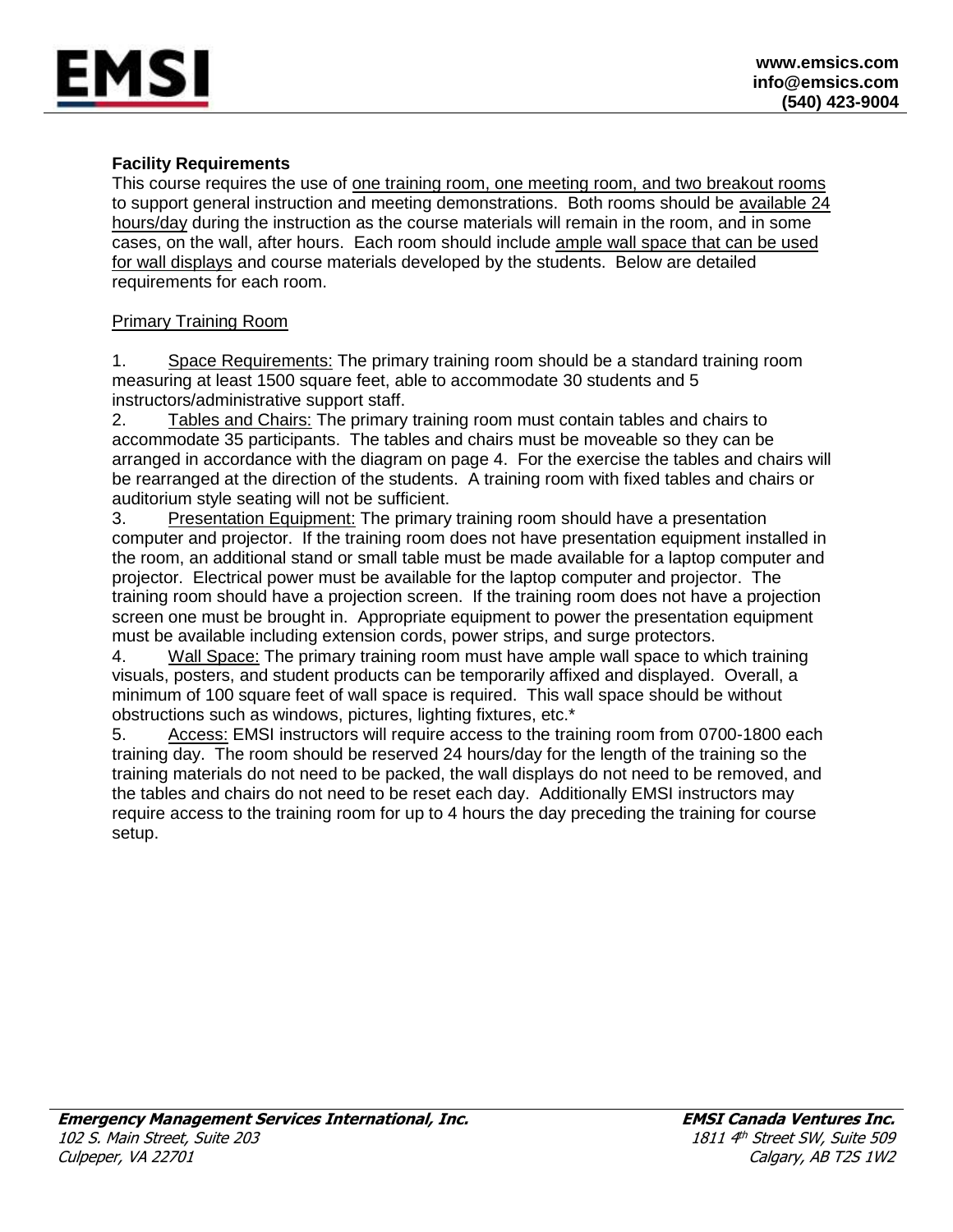

### Meeting Room

1. Space Requirements: The meeting room should measure at least 800 square feet and be able to accommodate 30 students and 5 instructors/administrative support staff.

2. Tables and Chairs: The meeting room must contain tables and chairs to accommodate 35 participants. The tables and chairs must be moveable so they can be arranged in accordance with the diagram on page 4. Some of the tables and chairs will be arranged in a Ushape or horse-shoe shape for meeting setup. Each side of the U-shape setup should be able to accommodate up to 4 meeting participants (12 total). There should be chairs in the back of the room and along the sides to accommodate those not sitting at the U-shape table. A training room with fixed tables and chairs or auditorium style seating will not be sufficient.

3. Presentation Equipment: Typically there is no requirement for presentation equipment in the meeting room. However, if technology is to be utilized for meeting presentation purposes, then the appropriate presentation computer, projector, and screen is required with the required access to electrical power, extension cords, power strips, and surge protectors.

4. Wall Space: The meeting room must have ample wall space to which training visuals, posters, and student products can be temporarily affixed and displayed. Overall, a minimum of 200 square feet of wall space is required (10' H x 20' W is sufficient). This wall space should be without obstructions such as windows, pictures, lighting fixtures, etc.<sup>\*</sup>

5. Access: EMSI instructors will require access to the training room from 0700-1800 each training day. The room should be reserved 24 hours/day for the duration of the training so the training materials do not need to be packed, the wall displays do not need to be removed, and the tables and chairs do not need to be reset each day.

#### Breakout Rooms

1. Space Requirements: Each breakout room should measure at least 500 square feet and be able to accommodate up to 15 people.

2. Tables and Chairs: Each breakout room must contain tables and chairs to accommodate up to up to 15 people. The tables and chairs must be moveable so they can be arranged in accordance with the diagram on page 4. A training room with fixed tables and chairs or auditorium style seating will not be sufficient.

3. Presentation Equipment: Typically there is no requirement for presentation equipment in the breakout rooms. However, if technology is to be utilized in the breakout rooms, then the appropriate presentation computer, projector, and screen is required with the required access to electrical power, extension cords, power strips, and surge protectors. This should be coordinated with the designated EMSI course coordinator or the EMSI office.

4. Wall Space: The breakout rooms must have ample wall space to which training visuals, posters, and student products can be temporarily affixed and displayed. Overall, a minimum of 100 square feet of wall space is required (10' H x 10' W is sufficient). This wall space should be without obstructions such as windows, pictures, lighting fixtures, etc.<sup>\*</sup>

5. Access: EMSI instructors will require access to the training room from 0700-1800 each training day. The room should be reserved 24 hours/day for the duration of the training so the training materials do not need to be packed, the wall displays do not need to be removed, and the tables and chairs do not need to be reset each day.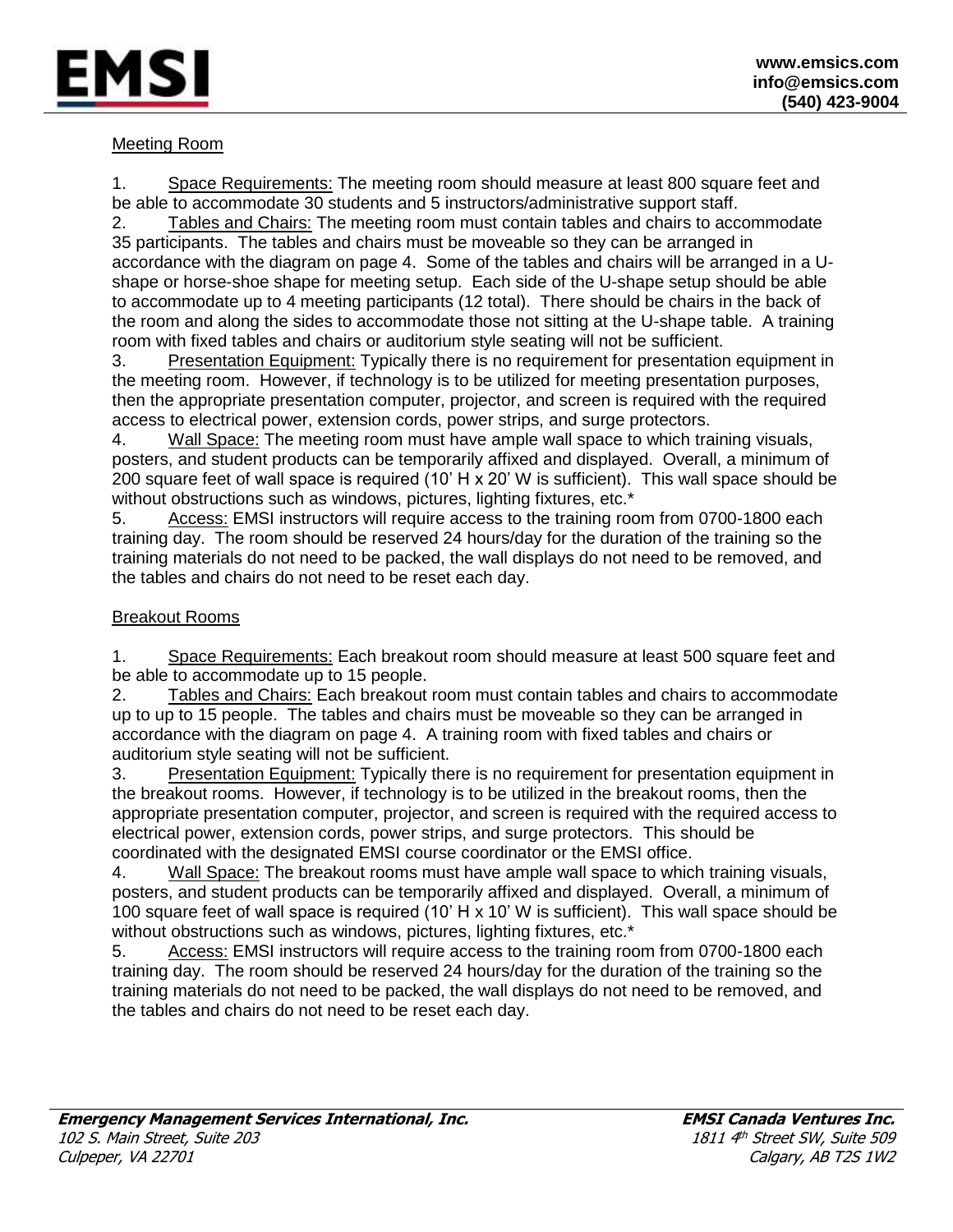

## **Equipment and Supply Requirements**

The following equipment and supplies must be provided for the training. EMSI can work with the host on provision of these equipment and supply requirements.

1. Easels and Easel Paper: Six (6) easels with paper or small table-top easel pads. EMSI recommends the table-top easel pads.

2. Presentation Equipment: One presentation computer, projector, and projection screen along with extension cords, power strips, and surge protectors for the presentation equipment. If presentation equipment is required in the meeting room, these requirements must be doubled. Audio speakers may also be required.

3. Copy Machine and Printer: All major copying and reproduction to support the course will be completed by EMSI and shipped prior to the course (i.e. student manuals, handouts, wall displays, etc.). However, in the event incidental copying is required, it is preferred that a copy machine and printer be accessible at the facility.

4. Communications Equipment: This course may require limited communications equipment to support class exercises. This equipment may consist of 2-way radios, telephones, etc. If the client has their own communications equipment (i.e.: communications equipment that is part of a team cache) it is recommended that they use that equipment. Specific communications equipment needs should be coordinated with the designated EMSI course coordinator or the EMSI office.

### **Administrative Support**

The following are administrative support requirements for the training.

1. Materials: EMSI will ship all course materials to a designated POC prior to the course. We will confirm delivery and receipt of these materials with the POC. These materials will need to be available to the EMSI instructor(s) the day proceeding the training for inventory and setup. It is preferred that these materials be available in the primary training room. EMSI instructors can assist with the movement of materials from a receiving or storage location to the primary training room.

2. Roster: EMSI prefers to have a draft of the course participant roster one week prior to the course. This roster can be provided to the EMSI course coordinator. We understand this list is subject to change.

3. Dress Code: The dress code for the training session is at the discretion and direction of the host. EMSI recommends business casual.

4. Travel Recommendations: After a decision on where the training will be located, EMSI would appreciate recommendations on airports and hotels in close proximity to the training facility.

Thank you again for your willingness to host an EMSI course. Should you have any questions or concerns with the requirements, please do not hesitate to contact the designated EMSI course coordinator or the EMSI office.

*\*Some facilities have restrictions on how displays can be temporarily affixed to the wall. We can provide push pins, t-pins, or painters tape to support this. In our experience we have found that painters tape is the best tool and does not harm nor leave any markings on the surface when removed.*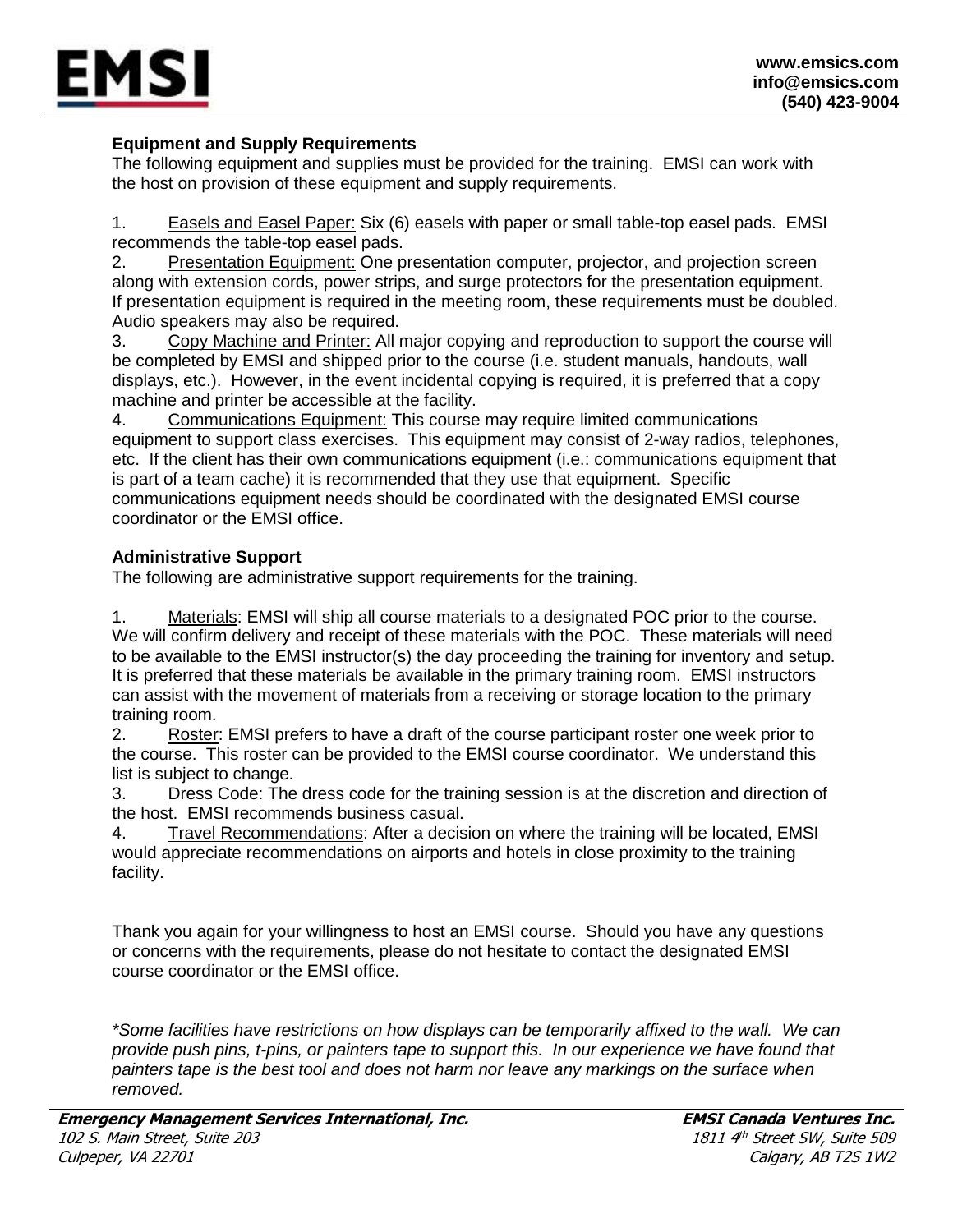

# Primary Training Room Diagram (approx. 32' x 60')

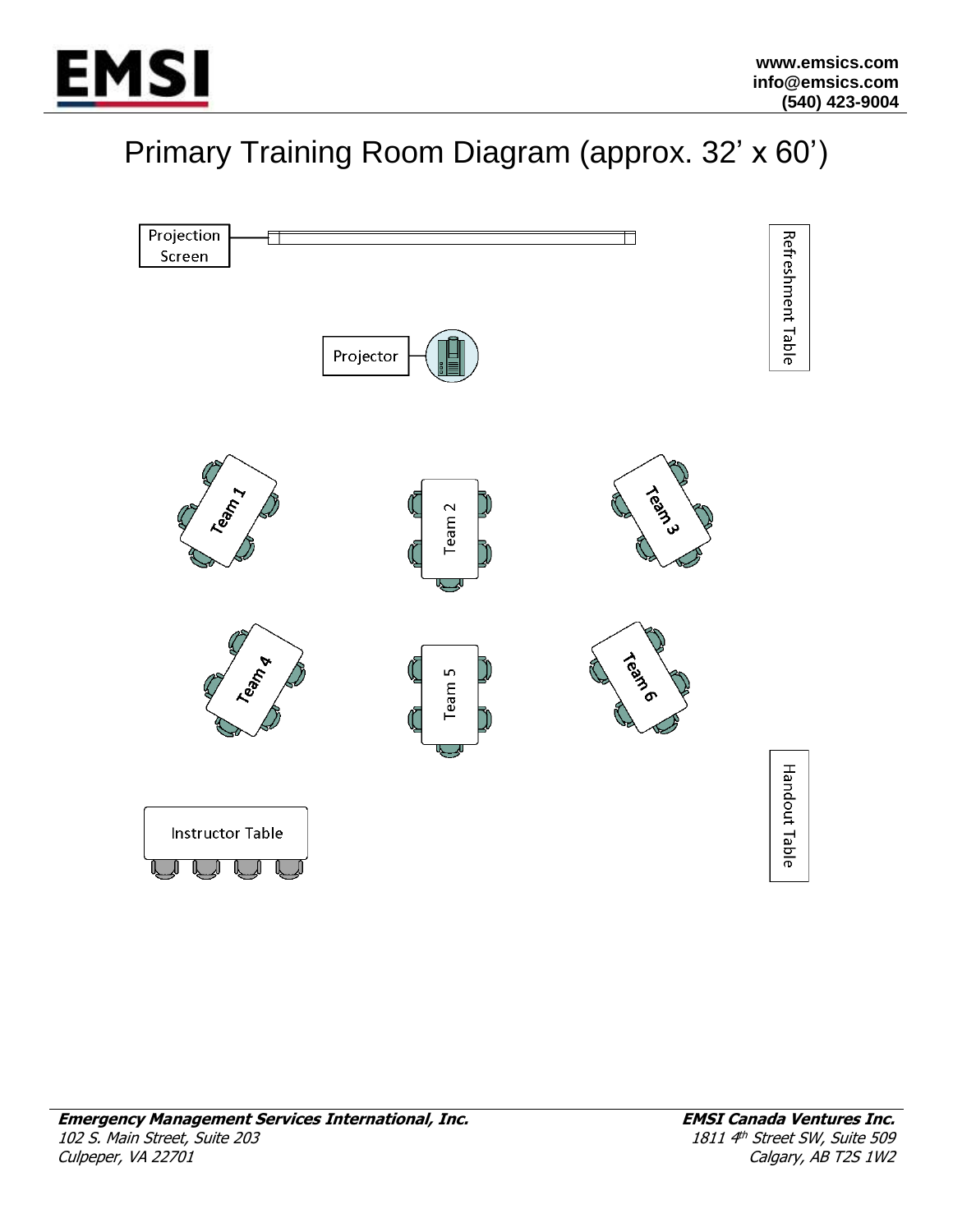

## Sample Meeting Room Diagram